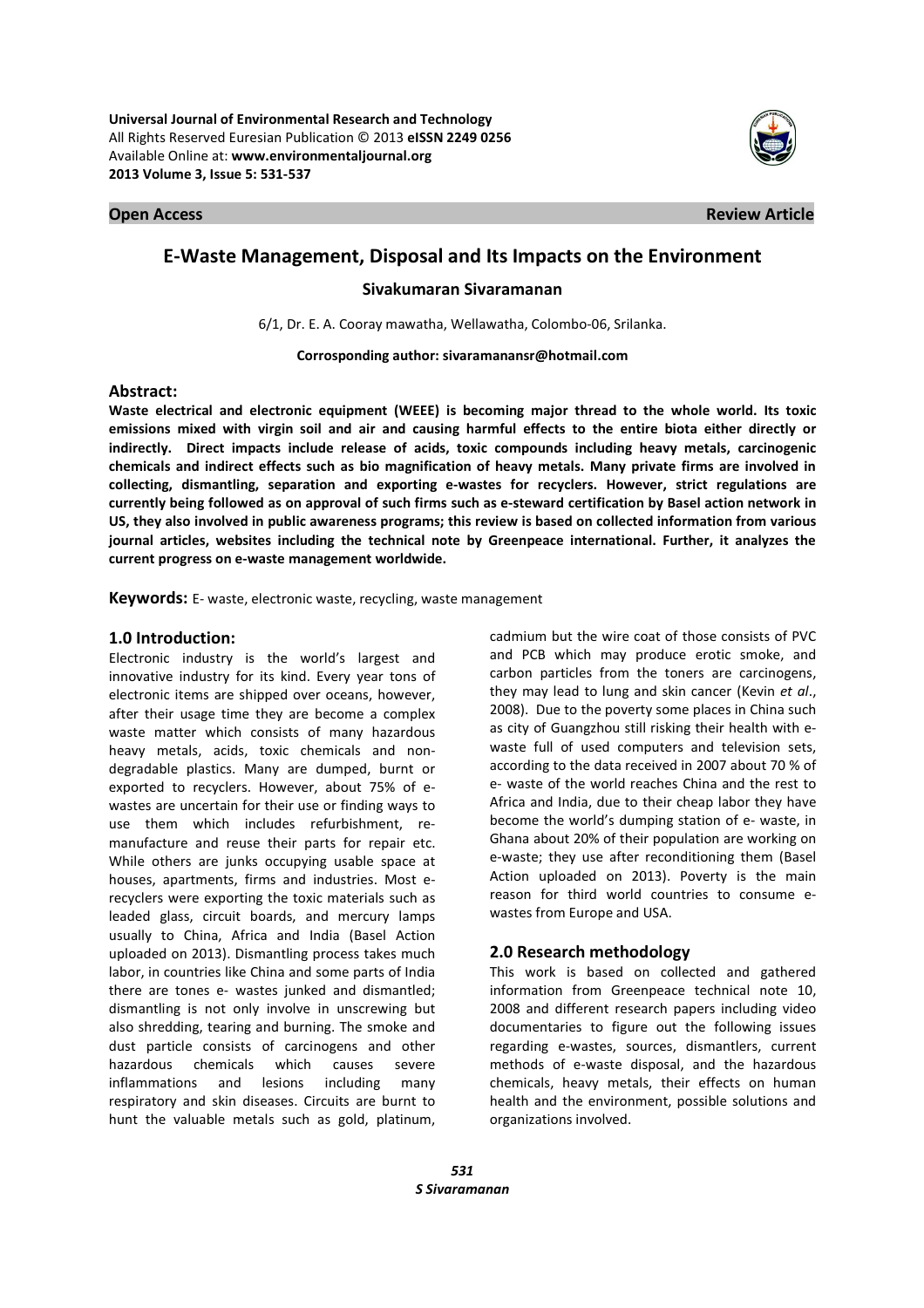### **3.0 Discussion**

## **3.1 Sources of e-waste**

Almost every used electronic items are considered as e-waste such as discarded cellphones, cameras, CD players, TVs, radios, drillers, fax machines, photocopiers, printers, toners, ink cartridges, batteries, re-chargeable batteries, digital calculators and clocks, CRT monitors, electric solders, computer mother boards, key board, industrial and house hold electronic machinery such as oven, fridge, sewing& washing machines, fan, air-conditioner, grinder, iron, heater, military and laboratory electronic equipment's, etc.

## **3.2 Particles and their origins**

Phthalates includes PVC in wire coatings and cables, di (2-ethylhexyl) phthalate (DEHP), diisononyl phthalate (DINP), Butylbenzyl phthalate (BBP), DIDP (diisodecyl phthalate) and dibutyl phthalate (DBP), (Otake *et al*. 2001, Butte & Heinzow 2002, Fromme *et al*. 2004). Chlorinated compounds such as Polychlorinated biphenyls (PCBs), PCBs are released from capacitor dielectrics, hydraulic fluids, printing inks, plasticizers and transformer oils, PCB also produced during the combustion of PVC and other chlorinated materials (Hedman *et al*. 2005, Wikstrom & Marklund 2001). Chlorobenzenes are used as solvents and intermediates of pigments and die also emitted in the combustion of PVC (Grimes *et al*. 2006).

Flame retardants include Polybrominated diphenyl ethers (PBDEs) are flame retardant additives widely used in plastic casings of electronic equipment's and as foams. Triphenyl phosphates(TPP) used as flame retardants and plasticisers in photocopy films and found in hydraulic fluids and oils TPP also found in plastic covering of monitors (Carlsson *et al*., 1997). Heavy metals includes Lead, which is used in electrical solder, batteries, commonly used as alloy with tin, in cathode ray tube lead oxide is used in the glass, used as stabilisers in formulation of PVC. (Matthews 1996). Cadmium compounds are used in contacts, switches, solder joints, in rechargeable batteries, as stabilisers in formulation of PVC (Matthews 1996), Cadmium sulfide are used in interior surface of the CRT screens to produce illumination (Burstall 1997). Antimony is used in semiconductors, flame retardant formulations in plastics (Lau *et al*.2001), also used in lead acid starter batteries and electrical solders (Kentner *et al*. 1995). Air of the e-waste combusting region may have

oxides of these heavy metals. Mercury is found in printed circuit boards, relays and switches, chromium is used as corrosion protectant in galvanized steel parts, Barium is found in CRT monitors, Beryllium is commonly found in circuit mother boards, (Ramachandra and Saira Varghese, 2004). Free Carbon radicles from toners of printers also another form of e-waste.

# **3.3 Impact of products from e-waste in human health**

There are chances of accidents like cuts and burns during the dismantling, shredding, acid baths and incineration process, in addition, exposure to following chemicals have many long-term effects. Phthalates such as DEHP in tis monomer form effects the development of testis, Butylbenzyl phthalate (BBP) and dibutyl phthalate (DBP) also hazardous to reproduction exposure to phthalates in pregnancy reduces ano-genetal index in male child (distance between anus and genitals) (Swan *et al*. 2005), DINP and DIDP (diisodecyl phthalate) effects liver and kidneys. Chlorinated compounds includes Polychlorinated biphenyls (PCBs), PCB accumulates in fishes and other organisms and undergo bioaccumulation which result in high value in toplevel carnivore such as humans, PCB also absorbable via skin and inhaled or ingested causing neurotoxicity, liver damage, tumors, immunosuppression and behavioral changes, and reproductive disorders, abnormal sperms (Allsopp *et al*. 1999, Allsopp *et al*. 2001a).

Chlorobenzene causes acute and chronic effects in mammals, effects CNS (central nervous system), liver and thyroid. Increasing degree of chlorination such as tetrachlorobenzenes also affects kidneys. Hexachlorobenzene(HCB) are group 2B carcinogens it damages immune system, liver, thyroid, CNS, kidney and nervoussystem (van Birgelen 1998). It is also reported the bioaccumulation of HCB. Polybrominated diphenyl ethers (PBDEs) is an environmentally persistent compound, which is also reported in bioaccumulation, it causes abnormal brain development during the initial development of a fetus, it also associated with impacts on learning, memory, behavior and thyroid, oestrogen hormone systems and effecting the immune system (Legler & Brouwer 2003). When PBDEs are burnt they produce brominated dioxins/furans which are similarly hazardous. Triphenyl phosphates (TPP) are a contaminant in human blood (Jonsson *et al*. 2001),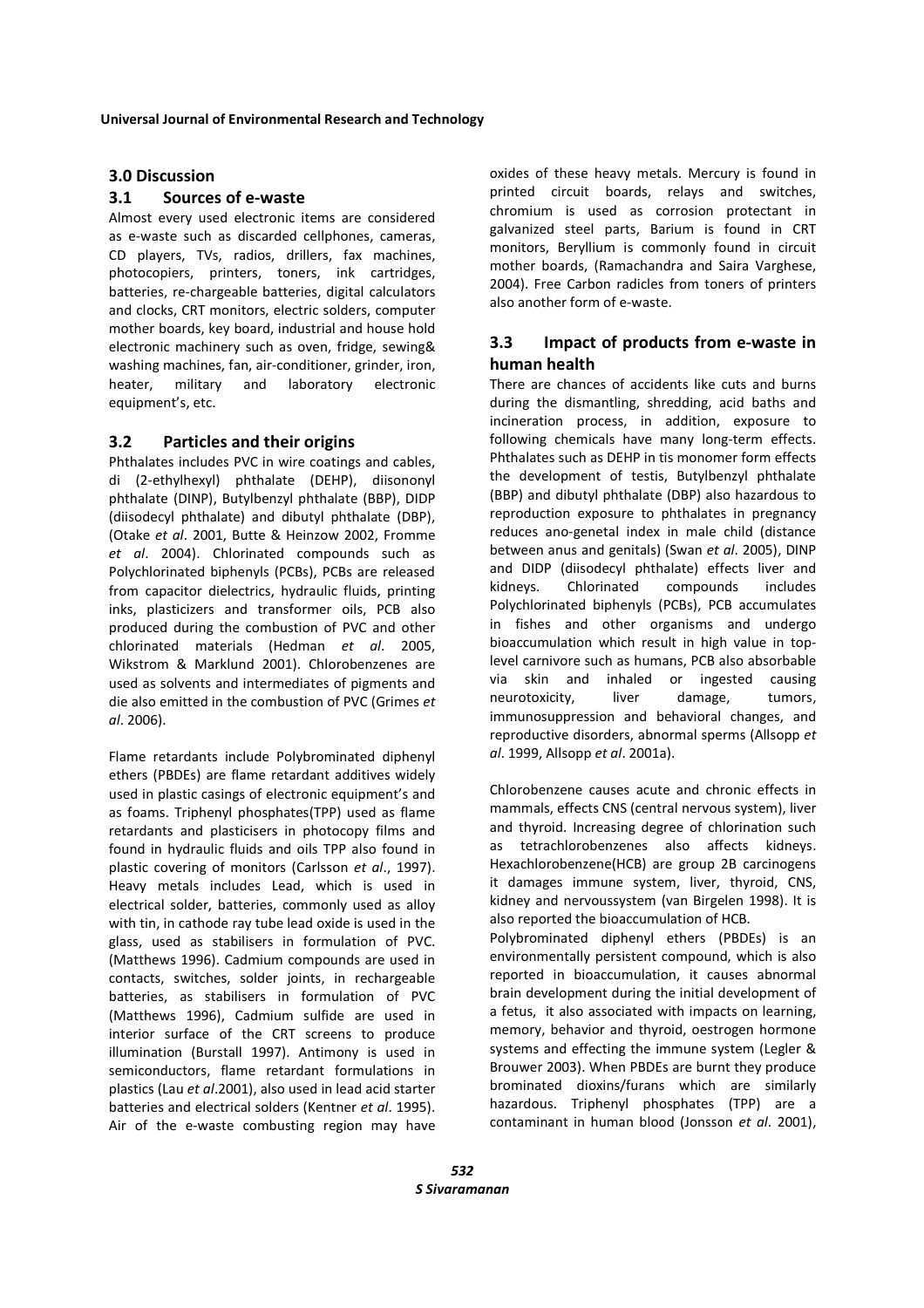potent inhibitor of a key enzyme (monocyte carboxyl esterase) in human blood cells (Amini & Crescenzi 2003).

Heavy metals such as lead may produce irreversible effects; it affects nervous system, blood, reproductive system and kidneys, it affects brain development in children (ATSDR 2007, Canfield *et al*., 2003). Cadmium is a toxicant which can accumulates in tissues, exposure may affect kidneys and bones (Elinder& Jarup 1996, WHO 1992), it disrupts calcium mechanism, causing hypertension and heart diseases Cadmium oxide in fume affects the respiratory system (ATSDR 1999, Elinder & Jarup 1996, WHO 1992), in addition it is a carcinogen causing lung cancer (DHSS 2005). Antimony is a toxic compound causing dermatitis, affecting skin cells and respiratory tract and affects the immune mechanism (Kim *et al*., 1999). It is also stated as possible carcinogen by International Agency for Research on Cancer (IARC 1989). Mercury results in respiratory and skin disorders and causing chronic damage to brain. Chromium is a known carcinogen it affects the DNA and causing asthmatic bronchitis. Barium causes damage to heart, spleen and liver also causing muscle weakness, Beryllium is a carcinogen causing lung cancer inhalation also causes chronic disease beryllicosis and resulting skin warts (Ramachandra and Saira Varghese, 2004), free Carbon radicles are carcinogens.

### **3.4 E-waste in Ghana, Africa**

About 4 million tons of wastes are brought to Ghana from Antwerp and other parts of western world. Government of Ghana has signed in every international treaties but entry of e-waste is still there as the people of Ghana are not afford to purchase new electronic goods due to their poverty. And slum children and young men are used as collectors and dismantlers for cheap labor. E-wastes includes camera, computers, TVs, refrigerators, drillers and many used electronic items. They are sold for cheap price but no warranty for its usage, while unusable items are burned and dumped there (Figure 1). The river has now become a dark muddy stream rich in heavy metal wastes. Fisher men have almost lost their hopes and catch contains heavy metals which can cause long-term impact to human beings. (Dateline uploaded on, 2011).



Figure 1. Combustion of e- waste in Ghana, Africa (Dateline, 2011).

### **3.5 City of Guiyu, China and e-wastes**

Guiyu was a peaceful paddy harvesting village in early days, but now it has become a junk yard of much of the electronic discards. Extraction of steel, Aluminum, plastic and Gold occurs in every corner of the village; about hundred thousand people are engaged with dismantling electronic items. After collecting the metals they simply burn the rest, the hazardous smoke spreads and causing variety of respiratory and skin diseases, they also wash vegetables here which also lead to stomach problems. Now the surface and well waters of Guiyu has become undrinkable (Figure 2), according to Basel Action Network the content of lead in river Linjaing of Guiyu is between 1.9-24mg/ L whereas the WHO border line is 0.01 mg/ L. Thus they had to wait for water from 30 km away. Open dumping of plastic, and release of dioxins, hydrocarbons and toxic brominated compounds to the soil is a common hazard, In addition circuit boards are burnt which releases fumes consisting toxic lead, tin and mercury, and toxic irritant isocyanides. It was reported water and soil consist of very high levels of lead. (Basel Action uploaded on 2013).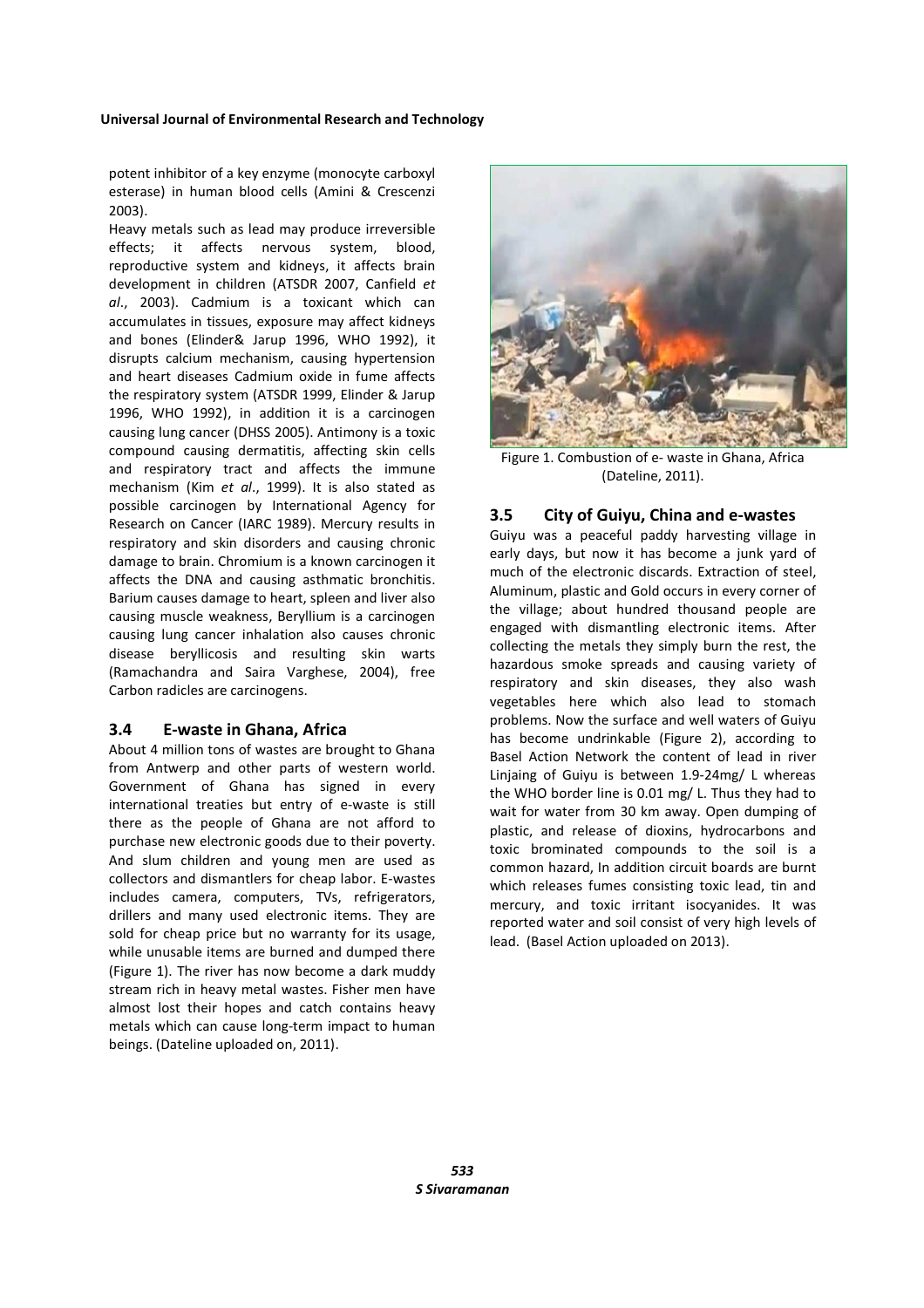

Figure 2. A stream polluted by e- waste in Guiyu, China (Basel Action, 2013).



worker burning circuit board to get metals in Seelampur, India. (Keekeesocean uploaded on 2012).

#### **3.6 Effect of e-wastes in India**

About 80,000 people working for recycling sector, some villages such as Seelampur has scrap markets where piles of e- wastes are separated for recycling. They separate copper from wires after burning them. Plastic and PVC codes produce noxious smoke which is irritable to eyes and cause respiratory problems. In addition, acid treatment is given to isolate metals; corrosive acids also released from used batteries of cell phones and computers, according to scientists of Greenpeace recycling of a computer in India costs just 2\$ while it is 20\$ in US (Keekeesocean uploaded on 2012), not only cheap labor but also for the profit from recovered metals of circuit boards such as copper gives earning of 3 to 5 \$ per day workers are spending on dismantling ewastes rather considering their own health (Figure 3). However, currently they are building an e-waste

recycling plant in Bengaloore which was estimated as having the capacity to handle 60,000 tons of ewastes annually. In India about 24% of e-waste was produced from Mumbai, and, Delhi, Bangalore and Chennai are 21.2, 10.1 and 9.1 respectively.

## **3.7 Current disposal methods of ewaste**

Currently following methods are used to get rid of ewastes they are Incineration, Acid baths, Landfills

### *3.7.1 Landfills*

E-wastes ending up as landfills are described as toxic time bomb. They may release to the environment after several years by natural means, and there is a possibility of leaching of wastes such as batteries releases acids and heavy metals mercury, nickel and cadmium, electronic circuits have lead, zinc, Nickel, Copper, Mercury and cadmium. These may reach the land water and reaches animals and humans, and mixes with other fresh water sources such as rivers and streams. Almost half the e-wastes of US and Australia are dumped as landfills while the rest are exported to Asia and Africa.

#### *3.7.2 Acid baths*

Acid bath method is used to extract Copper, here the circuit board is submerged in to Sulfuric acid for about 12 hours to dissolve Copper then solution is boiled, precipitated Copper Sulfate is taken and remaining solution is added with scraped particles, subsequently Copper smudges are removed. Acid baths also used to dissolve the lead and in the extraction of Gold and Silver.



Dissolved copper in the acid bath turned the solution green (By Brad 2011).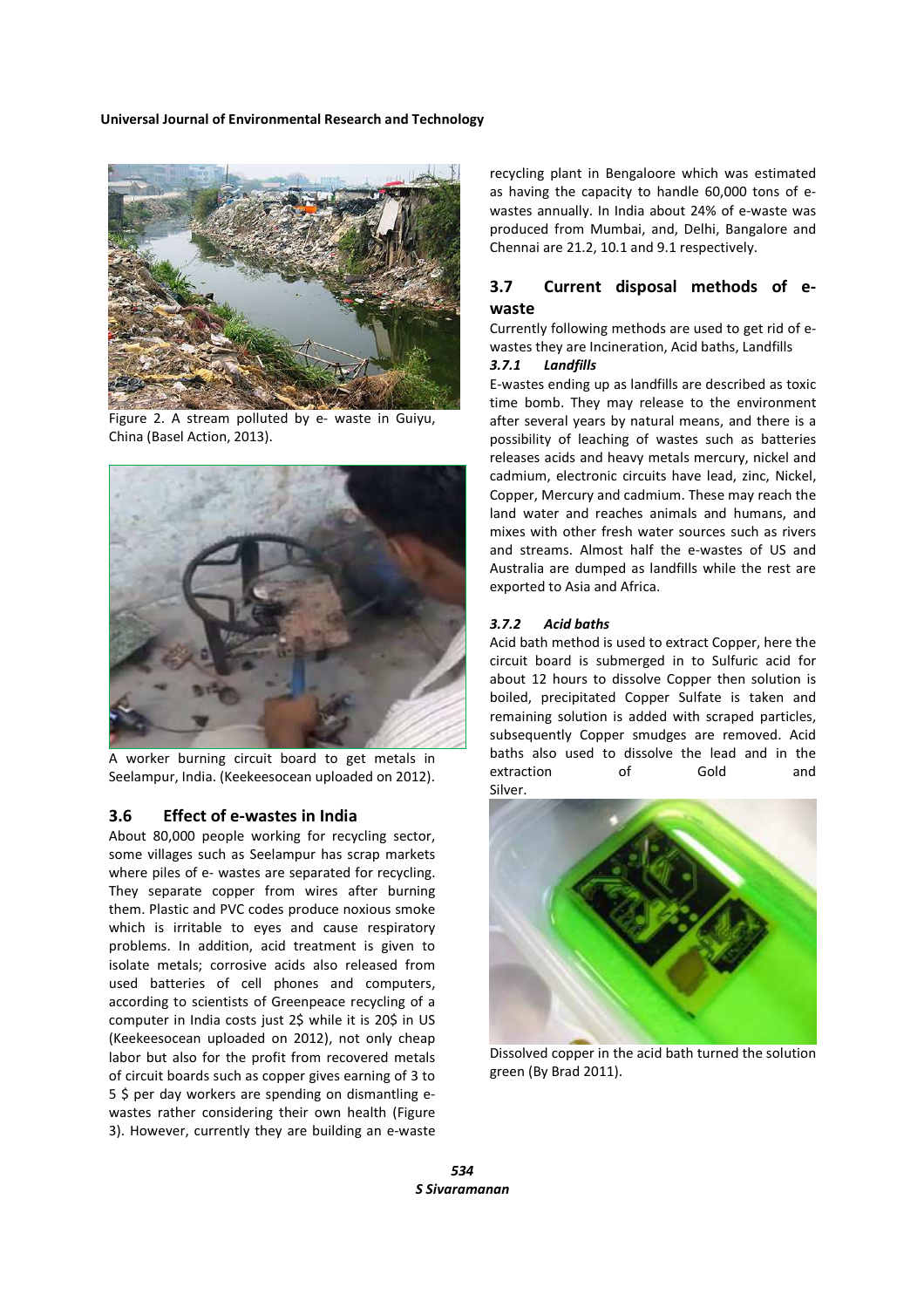### **3.8 Incineration**

Incineration also includes pyrolysis; substances generated during incineration are likely to be more toxic than its ordinary form, pyrolysis heating the substance in the absence of oxygen, here the burning does not occur but the substances are converted to fumes, oils and charcoal. However, in gasification limited air is given to convert the substances into fume, ash and tar. Incineration is a commonly used method of the dispersal of e- waste in China, Africa, India and Pakistan. When heating the plastic or PVC circuit board it releases erotic fume consists of Polycylic aromatics (PCA), polychlorinated dibenzo-para-dioxins (PCDDs) and polychlorinated dibenzofurans (PCDFs)which are known carcinogens and gases such as carbon monoxide, sulfur dioxide, nitrogen oxides. Smoke also consists of minor quantities of oxides of following heavy metal residues antimony, lead, thallium, arsenic, copper, manganese, mercury and nickel, reminder ended up in the ashes.



End products of pyrolysis from circuit boards, mixture of metals and non-metals in the first and  $2<sup>n</sup>$ bag whereas 3rd bag consist of metals and  $4<sup>th</sup>$  bag consist of only non-metals (from left).

# **3.9 Safe methods for disposal of ewaste and managing authorities**

Most safe method is recycling materials including metals and reusing them, which includes industry wide system for the collection of e-wastes. Implementing proper rules to make following as mandatory wearing protective masks and gloves and safety glass when dismantling and avoid easy methods of extraction such as incineration which results harmful fumes, avoid dumping and avoid using acid baths, and implementing strict rules against dumping e-wastes in landfills as it could leach out towards ground water or may be released after long time. Implementing proper storage system for collected and extracted e-wastes until it is reused as products, strengthen the implementation

of agreed legislations of Basel convention and implementing potent laws to prevent political invasions or pressures. Take action against unapproved illegal e-waste collectors and dismantlers, encourage research scientists in finding alternatives to hazardous chemicals and carcinogens, banning the electronic products with hazardous ingredients, monitoring the transportation of e-wastes within the state municipal limits as well as ports and harbors. Consulting with manufactures e-waste processors, environmental groups such as NRDC, Basel Action Network (BAN) have created a certification system for recycling, refining and refurbishing companies known as e- Stewards. E-steward certification assures the recyclers keep up the standards which allow the recycling process in a way that protects workers health and the environment. BAN also maintains a list of companies which are permitted to act as subscribed e-stewards (NRDC 2012), in 2010 the first certified standard was announced. And NRDC, BAN and other advocates are currently working on ensuring the strong implementation of the laws against e-waste exporters (NRDC 2012). Moreover, In many states of US have implemented the system to make electronic manufactures to take responsibility for their products, Thus, electronic manufactures are given great responsibility to collecting the products after their use and recycling them. It is also important to educate the public on handling and disposal of e-waste through awareness programs.

## **4.0 Conclusion:**

It is confirmed that the public awareness and cooperation of manufactures are essential for the advancement of e-waste management system. And also it is the responsibility of governments to allocate sufficient grants and protecting the internationally agreed environmental legislations within their borders. Licensing of certification like estewardship may ensure the security to prevent illegal smugglers and handlers of e-waste. Basel Action Network is now working at their best to stop or control trans boundary e-waste movements, they also involved in conducting public awareness programs to enlighten the world community and opening research areas to find better methods or alternatives. As e-wastes are the known major source of heavy metals, hazardous chemicals and carcinogens, certainly diseases related to skin, respiratory, intestinal, immune, and endocrine and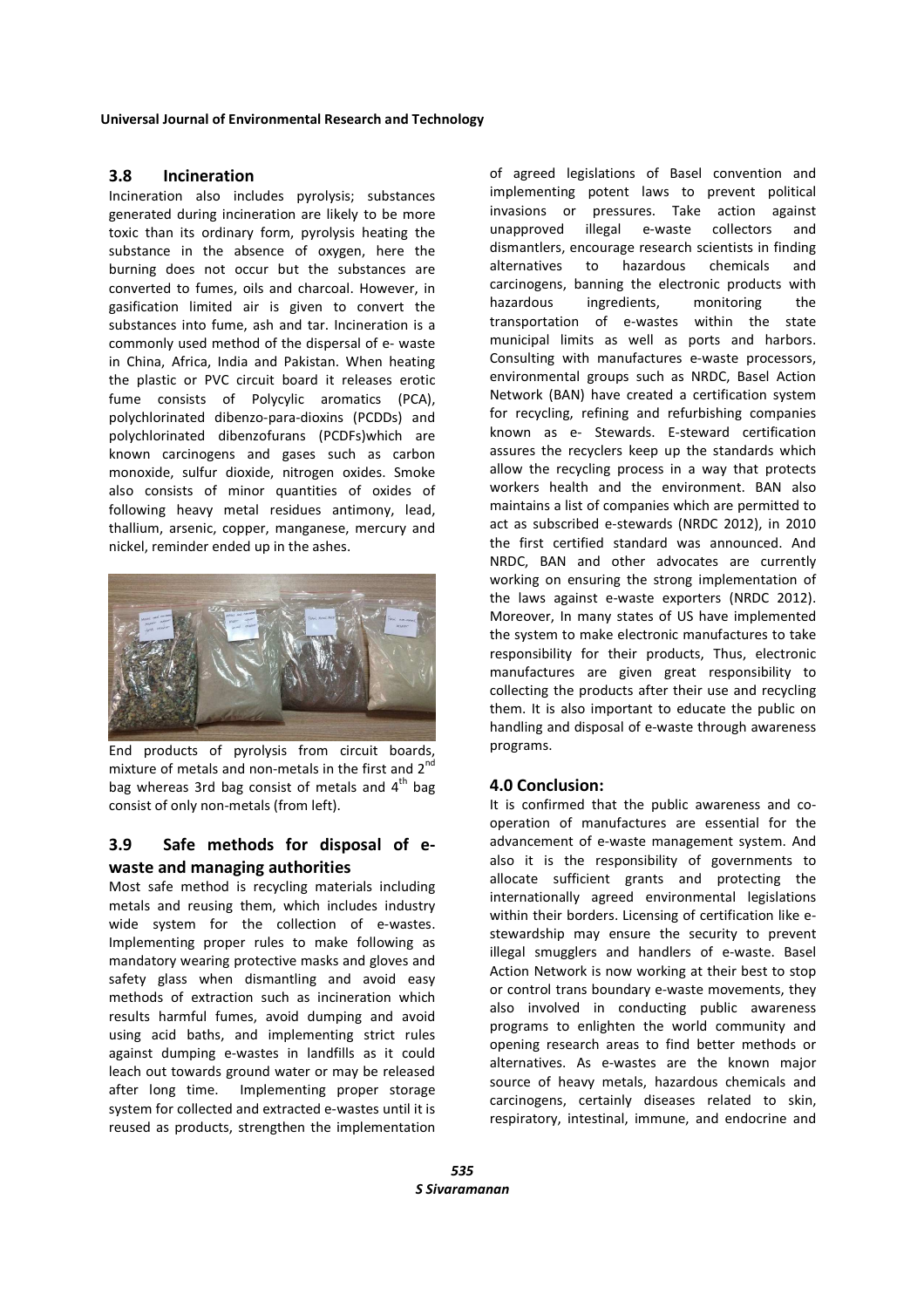nervous systems including cancers can be prevented by proper management and disposal of e-waste.

## **5.0 Acknowledgement:**

It is a privilege to offer my sincere thanks to Central Environmental Authority Srilanka for giving me this opportunity to work as an Environmental officer at Environmental Impact Assessment Unit (EIA unit), which encouraged me for this work.

## **References:**

- 1) Allsopp, M., Erry, B., Stringer, R., Johnston, P. and Santillo, D. (2000) (cited in Kevin *et al*., 2008) Recipe for Disaster: A review of persistent organic pollutants in food. *Greenpeace*, March 2000. ISBN 90-73361-63-X
- 2) Allsopp, M., Santillo, D., Johnston, P. and Stringer, R. (1999) (cited in Kevin *et al*., 2008) The Tip of the Iceberg: State of knowledge of persistent organic pollutants in Europe and the Arctic. *Greenpeace*, August 1999. ISBN: 90- 73361-53-2
- 3) Amini, N. and Crescenzi, C. (2003) (cited in Kevin *et al*., 2008) Feasibility of an on-line restricted access material/liquidchromatography/tandem mass spectrometry method in the rapid and sensitive determination of organophosphorus triesters in human blood plasma. *Journal of Chromatography B* 795(2): 245-256
- 4) ATSDR (2007b) (cited in Kevin *et al*., 2008) (cited in Kevin *et al*., 2008) Toxicological Profile for lead. United States Public Health Service, Agency for Toxic Substances and Disease Registry, August 2007
- 5) Basel Action uploaded on (2013) Exporting Harm: The High-Tech Trashing of Asia [video file] Retrieved **from** http://www.youtube.com/watch?v=yDSWGV3j Gek
- 6) Burstall, M. (1997) (cited in Kevin *et al*., 2008) Recycling end-of-life equipment. In Hoyle, W. & Karsa D.R. (Eds) Chemical aspects of plastics recycling; Ch8, pp41-49. Publ: *The Royal Society of Chemistry*, UK. ISBN 0854047123
- 7) Canfield, R.L., Henderson, C.R., Cory-Slechta, D.A., Cox, C., Jusko, T.A., Lanphear, B.P. (2003) (cited in Kevin *et al*., 2008) Intellectual impairment in children with blood lead concentrations below 10 mu g per deciliter. *New England Journal of Medicine* 348(16): 1517-1526
- 8) Carlsson, H., Nilsson, U., Becker, G. and Östman, C. (1997) (cited in Kevin *et al*., 2008) Organophosphate ester flame retardants and plasticizers in the indoor environment: Analytical methodology and occurrence. *Environmental Science & Technology* 31(10): 2931-2936
- 9) Dateline uploaded on (2011), E-waste hell [video file] Retrieved from http://www.youtube.com/watch?v=dd\_ZttK3Pu M
- 10) DHHS (2005) (cited in Kevin *et al*., 2008) 11th Report on Carcinogens. U.S. Department of Health and Human Services, US Public Health Service, National Toxicology Program
- 11) Elinder, C.G. & Jarup, L. (1996) (cited in Kevin *et al*., 2008) Cadmium exposure and health risks: recent findings. *Ambio* 25, 5: 370-373
- 12) Fromme H., Lahrz T., Piloty M., Gebhart H., Oddoy A. & Rüden H. (2004) (cited in Kevin *et al*., 2008) Occurrence of phthalates and musk fragrances in indoor air and dust from apartments and kindergartens in Berlin (Germany). *Indoor Air 14* (3): 188-195
- 13) Grimes, S.M., Lateef, H., Jafari, A.J., Mehta, L. (2006) (cited in Kevin *et al*., 2008) Studies of the effects of copper, copper (II) oxide and copper (II) chloride on the thermal degradation of poly (vinyl chloride). *Polymer Degradation and Stability* 91(12): 3274-3280
- 14) Hedman, B., Naslund, M. Nilsson, C., Marklund, S. (2005) (cited in Kevin *et al*., 2008), Emissions of polychlorinated dibenzodioxins and dibenzofurans and polychlorinated biphenyls from uncontrolled burning of garden and domestic waste (backyard burning). *Environmental Science & Technology* 39(22): 8790-8796
- 15) IARC (International Agency for Research on Cancer), (1989). (cited in Kevin *et al*., 2008) IARC Monographs programme on the evaluation of carcinogenic risks to humans: Some Organic Solvents, Resin Monomers and Related Compounds, Pigments and Occupational Exposures in Paint Manufacture and Painting vol. 47, pp. 291–306.
- 16) JANSSON, M., A.-K. BERGSTRO¨M, P. BLOMQVIST, AND S. DRAKARE.2000. (cited in Kevin *et al*., 2008) Allochthonous organic carbon and phytoplankton/bacterioplankton production relationships in lakes. *Ecology* 81: 3250–3255.